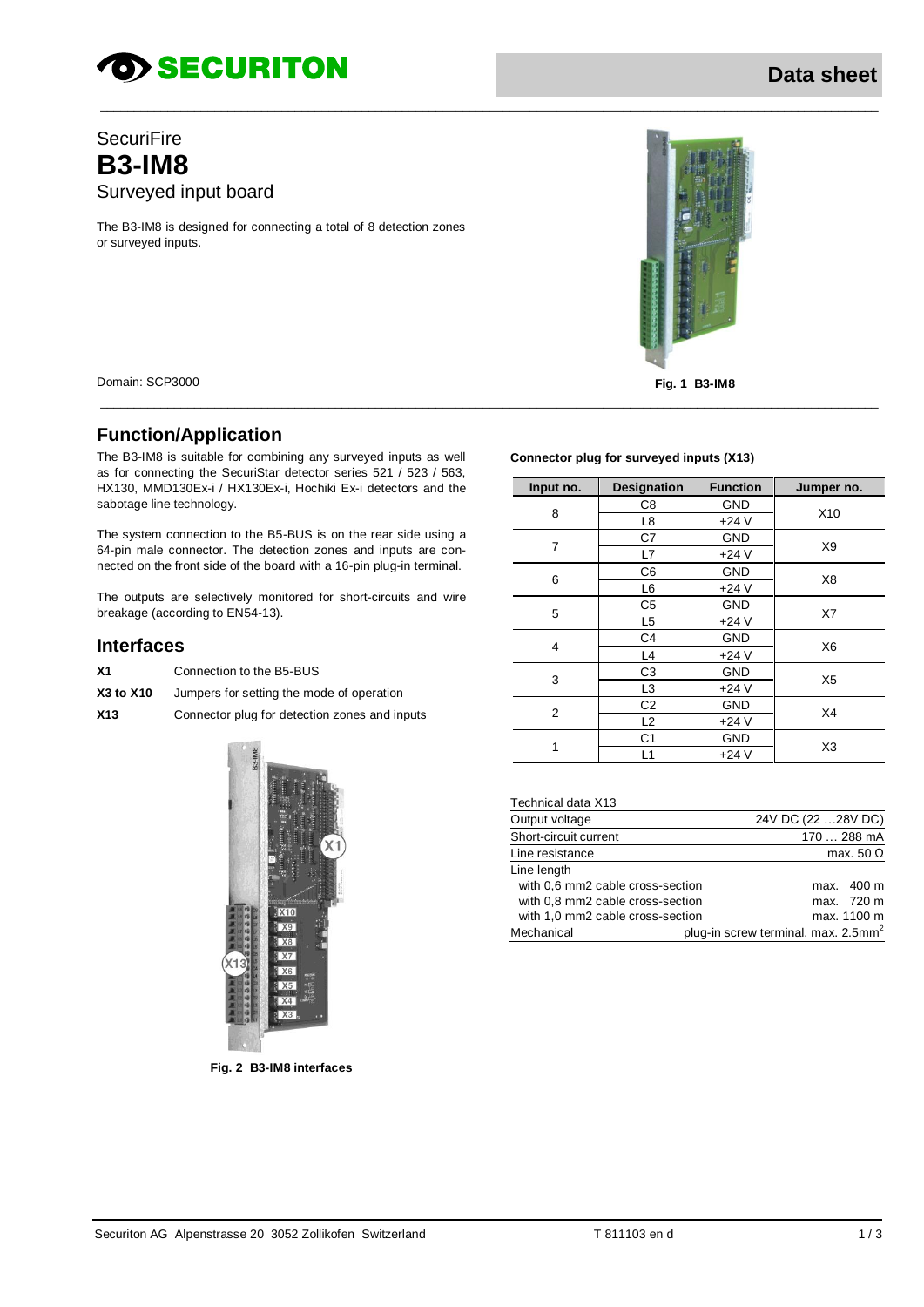# **Data sheet**

#### **Jumpers X3 to X10**

| Jumper         | $\sqrt{2}$<br>∼∿ | $\ddotsc$<br>л4 | $\sqrt{2}$<br>∽<br>$\sim$ | $\sqrt{2}$<br>∧b. | $\cdot$ $-$<br>୵ | $\vee$<br>ΛO | X9 |  |
|----------------|------------------|-----------------|---------------------------|-------------------|------------------|--------------|----|--|
| ⊏:-<br>Eingang |                  |                 |                           |                   | ັ                |              |    |  |

• Detection zones

"Detection zone" mode of operation

- T. 1 2 3 Jumper 1-2 connected
- Collective MCP
- HX 130, HX 130 Ex-i, MMD130Ex-i

SecuriStar 521 / 523 / 563, LKM583

#### "VdS" mode of operation

| o               |
|-----------------|
|                 |
| Jumper 2-3 con- |
| nected          |

- Surveyed input 3K
- VdS extinguishing input
- Valve monitoring
- Hochiki Ex-i detector: SLR-E-IS, DCD-1E-IS

"Surveyed input" mode of operation

• Surveyed input 26K7

同同 Jumper open

1 2 3

#### **Planning**

The country-specific directives apply when planning and installing automatic fire detector systems.

The B3-IM8 is built to be redundant to ensure system availability. All logical functional blocks are doubled.

If there is a fault, a switch is made automatically to the second system, and the operability remains fully in tact in this case.

The B3-IM8 can be fitted in the unit rack of each SecuriFire 3000 at slots 2 to 9 of the unit rack.

The operating mode of the inputs can be set using jumpers X3 to X10. At the same time the corresponding operating mode has to be planned with software (SecuriFire Studio).

The B3-IM8 is supported beginning with SecuriFire Studio R 1.0.

#### n d **"Detection zone" mode of operation**

The following information about the number of detectors per zone is based on the technical system limits and may be restricted by directives and regulations.

| <b>Detector</b> | Number per<br>zone | <b>Base</b>           | <b>Termination resis-</b><br>tance                         |
|-----------------|--------------------|-----------------------|------------------------------------------------------------|
| MMD 130 Ex-i    | max. 10            | <b>USB 501-7 Ex-i</b> | 2.7 $k\Omega$ <sup>1)</sup><br>4,7 $k\Omega$ <sup>2)</sup> |
| <b>MSD 523</b>  |                    |                       |                                                            |
| <b>SCD 563</b>  | max. 32            | <b>USB 501-x</b>      |                                                            |
| <b>UTD 523</b>  |                    |                       | $3 k\Omega$                                                |
| <b>TCD 563</b>  |                    |                       |                                                            |
| <b>MCP 525</b>  |                    |                       |                                                            |
| <b>MCP 521</b>  | max. 10            |                       |                                                            |

 $1)$  via safety barrier Z787 / Z787F (VdS compliant!)

<sup>2)</sup> via direct voltage isolating transformer GTW (NOT VdS compliant!)

When modernising existing Securiton fire alarm systems with SecuriFire 3000, the following detectors can be taken and operated on the B3-IM8.

| <b>Detector</b>     | Number per<br>zone | <b>Base</b>           | <b>Termination resis-</b><br>tance                          |
|---------------------|--------------------|-----------------------|-------------------------------------------------------------|
| ORM 130 Ex-i        |                    |                       |                                                             |
| <b>WDM 215 Ex-i</b> |                    | <b>USB 501-7 Ex-i</b> | 2,7 $k\Omega$ <sup>1)</sup><br>4.7 k $\Omega$ <sup>2)</sup> |
| WMM 216 Ex-i        | max. 10            |                       |                                                             |
| SLR-E-IS            |                    | YBN R/4               | 4.7 $k\Omega$ <sup>1)</sup>                                 |
| DCD-1E-1S           |                    |                       |                                                             |
| <b>SSD 521</b>      | max. 32            | <b>USB 501-x</b>      |                                                             |
| <b>UTD 521</b>      |                    |                       |                                                             |
| <b>ORM 130 A/Y</b>  |                    |                       |                                                             |
| <b>ORM 130 A/K</b>  |                    |                       |                                                             |
| <b>ORM 130 A Ex</b> |                    |                       |                                                             |
| <b>WDM 215 A</b>    | max. 30            |                       |                                                             |
| <b>WDM 215 A Ex</b> |                    | 143, 143 K            | $3 k\Omega$                                                 |
| <b>WMM 216 A</b>    |                    |                       |                                                             |
| <b>WMM 216 A Ex</b> |                    |                       |                                                             |
| <b>UFM 840</b>      |                    |                       |                                                             |
| <b>UFM 810 A Ex</b> | max. 4             |                       |                                                             |
| <b>DFM 435 Wx</b>   |                    |                       |                                                             |
| DFM 435 Kx Ex       | max. 10            |                       |                                                             |

 $1)$  via safety barrier Z787 / Z787F (VdS compliant!)

<sup>2)</sup> via direct voltage isolating transformer GTW (NOT VdS compliant!)

# **"VdS" mode of operation**  $\frac{1}{1}$

|                             | <b>Termination resistance</b>          | Alarm resistance                          |  |  |
|-----------------------------|----------------------------------------|-------------------------------------------|--|--|
| VdS extinguishing interface | $3.3 \text{ k}\Omega \pm 5 \%$ ; 0.5 W | 680 $\Omega$ ±5 %; 1 W                    |  |  |
| Surveyed input 3K           |                                        | 1.5 k $\Omega$ ±5 %                       |  |  |
| Valve monitoring            | 3 kΩ ±5 %; 0.5 W                       |                                           |  |  |
| Input DFG-60 BLK3           |                                        | 1,5 k $\Omega$ ±5 %; 0,5 W                |  |  |
|                             |                                        | $(1,5 \text{ k}\Omega \text{ pre-alarm})$ |  |  |

# **"Surveyed input" mode of operation** 1 2 3

|                     | Termination resistance                  | <b>Alarm resistance</b> |
|---------------------|-----------------------------------------|-------------------------|
| Surveyed input 26K7 | $26.7 \text{ k}\Omega \pm 5 \%$ : 0.5 W | 18.2 kΩ ±5 %; 0.5 W     |